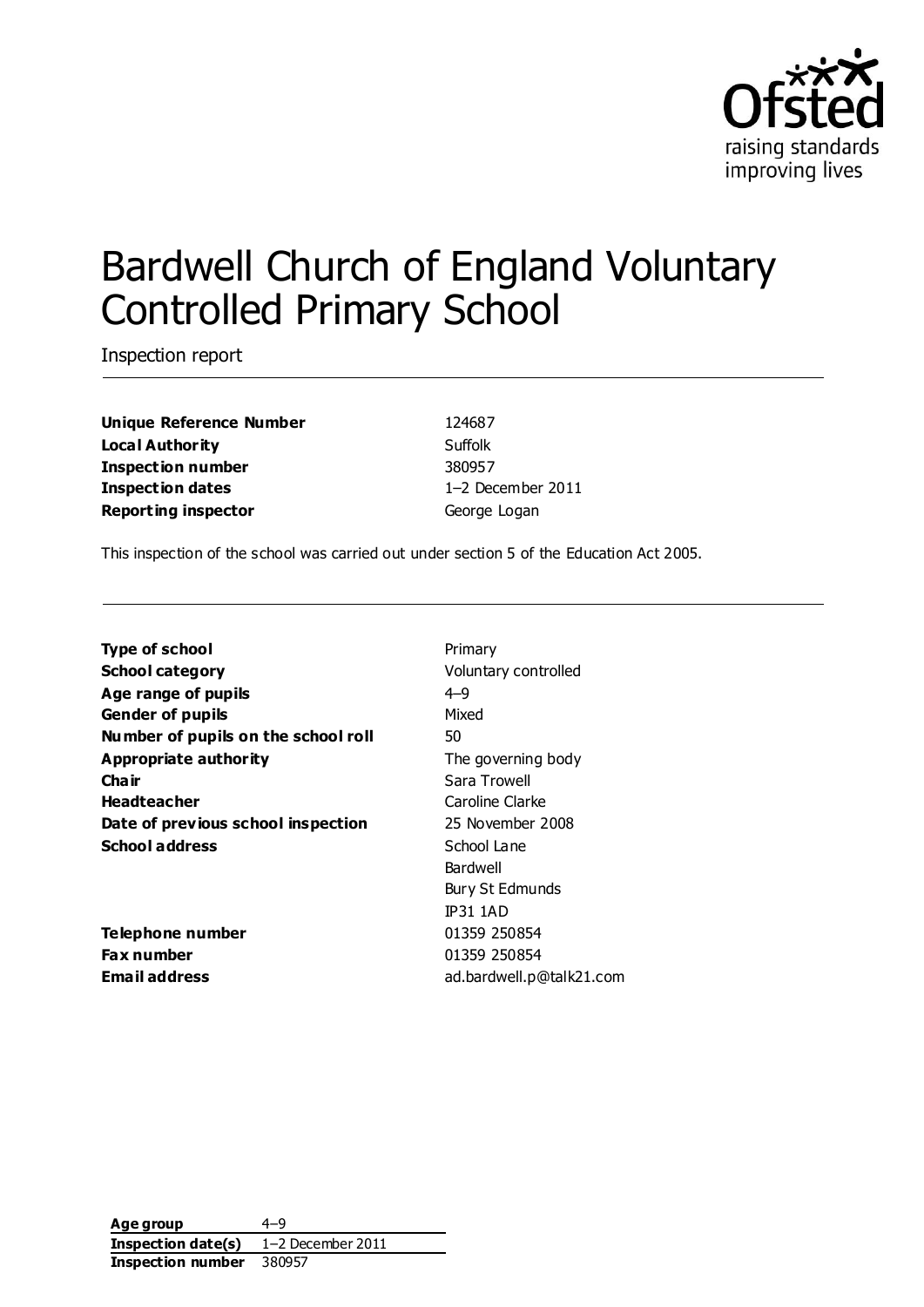The Office for Standards in Education, Children's Services and Skills (Ofsted) regulates and inspects to achieve excellence in the care of children and young people, and in education and skills for learners of all ages. It regulates and inspects childcare and children's social care, and inspects the Children and Family Court Advisory Support Service (Cafcass), schools, colleges, initial teacher training, work-based learning and skills training, adult and community learning, and education and training in prisons and other secure establishments. It assesses council children's services, and inspects services for looked after children, safeguarding and child protection.

Further copies of this report are obtainable from the school. Under the Education Act 2005, the school must provide a copy of this report free of charge to certain categories of people. A charge not exceeding the full cost of reproduction may be made for any other copies supplied.

If you would like a copy of this document in a different format, such as large print or Braille, please telephone 0300 123 4234, or email enquiries@ofsted.gov.uk.

You may copy all or parts of this document for non-commercial educational purposes, as long as you give details of the source and date of publication and do not alter the information in any way.

To receive regular email alerts about new publications, including survey reports and school inspection reports, please visit our website and go to 'Subscribe'.

Piccadilly Gate Store St **Manchester** M1 2WD

T: 0300 123 4234 Textphone: 0161 618 8524 E: enquiries@ofsted.gov.uk W: www.ofsted.gov.uk

Ofsted

© Crown copyright 2011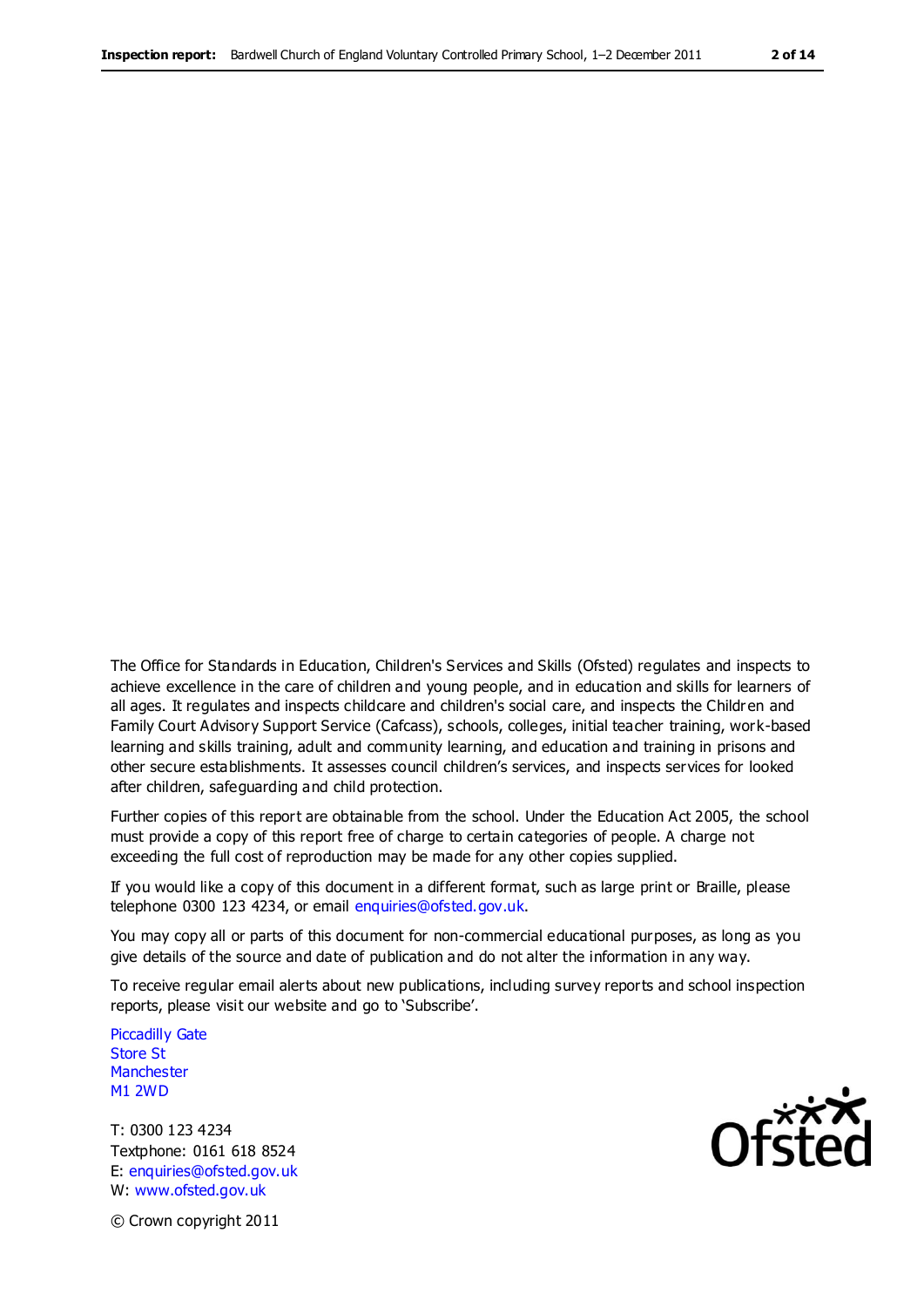# **Introduction**

This inspection was carried out by one additional inspector. He visited six lessons taught by four different members of staff. The inspector held meetings with the Chair of the Governing Body and two other governors, and with staff and pupils. He observed the school's work, and looked at the following: pupils' books and records of their progress; teachers' lesson planning; playtime activities; and the school's documentation, which included records of teaching and the main improvement plan. Responses to inspection questionnaires completed by staff, pupils and by 28 parents and carers were also considered.

The inspector reviewed many aspects of the school's work. He looked in detail at a number of key areas.

- The consistency and rapidity of progress that pupils make throughout the school.
- The extent to which staff use assessment information effectively to plan challenging work to enable all pupils, particularly those identified as more able, to make good progress.
- The effectiveness of senior leaders and managers and the governing body in developing the school's capacity to make improvements.
- Whether subject leaders are now better informed about attainment and progress in their subjects.

# **Information about the school**

Bardwell Voluntary Controlled Church of England Primary School is a small, rural primary school. The majority of pupils live in the surrounding village. Pupils are predominantly White British and there are very few pupils at an early stage of learning to speak English as an additional language. The proportion of pupils with special educational needs and/or disabilities is slightly below average. No pupils are known to be eligible for free school meals at present. The number of children entering Reception has been relatively low in the last two years. Currently, Reception children are taught alongside those in Year 1, Pupils currently transfer to middle school at the end of Year 4. Consultations are in progress with a view to Bardwell, and similar schools which currently cater for pupils from Reception to Year 4, offering full primary education up to the end of Year 6 from September 2013. The school has recently introduced an after-school club which is managed by the governing body and which was inspected as part of this inspection.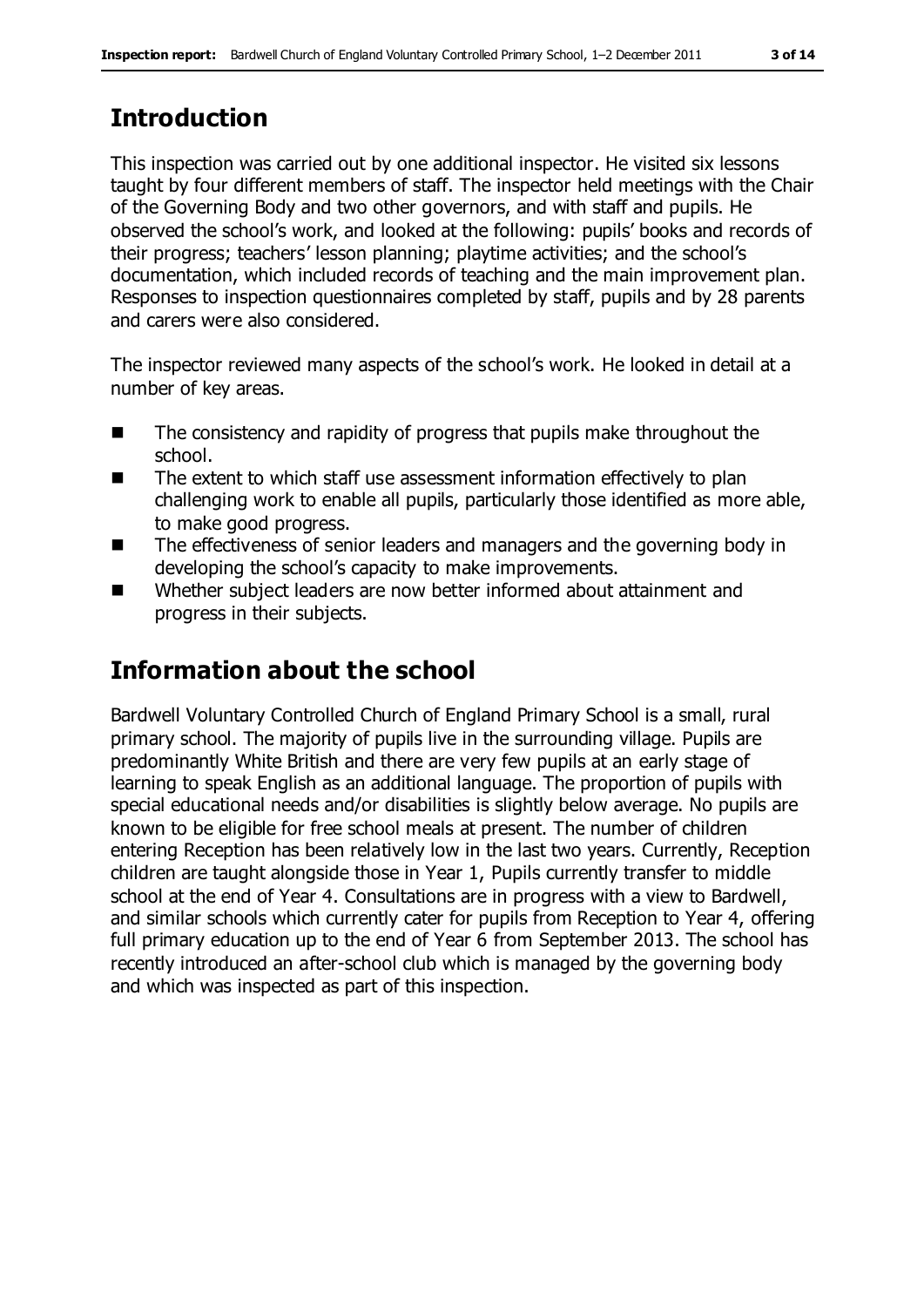### **Inspection judgements**

| Overall effectiveness: how good is the school?  |  |  |
|-------------------------------------------------|--|--|
| The school's capacity for sustained improvement |  |  |

### **Main findings**

Bardwell Church of England Primary School provides a good education. The pace of improvement has accelerated since the last inspection. Pupils' progress and achievement, attitudes and behaviour are good. Attainment is rising. Partnerships with parents and carers, who have frequent opportunities to find out how to support their children's learning, are good. Pupils are extremely enthusiastic about school, feel very safe and have an outstanding understanding of healthy lifestyles. They initiate 'fun-runs' for charity, while the 'walking-bus' is acknowledged as the longestlasting and best supported in Suffolk. The Eco agenda is strongly promoted by pupils who recently won a major award for their greenhouse made from recycled bottles. Despite initial efforts, there are relatively few opportunities for pupils to engage with diverse communities within the United Kingdom or internationally.

Children make good progress in developing literacy and numeracy skills in the Early Years Foundation Stage. Their attainment on leaving the Reception Year varies considerably, given the small cohorts. Recently it has been broadly average although below in writing in 2011. In Years 1 to 4, pupils' progress has gained pace and is also good, reflecting the headteacher's relentless efforts to improve the consistency of teaching and learning. As a result, attainment is rising at both Year 2 and 4. However, while much work on display is of a high standard, not enough importance is placed on the quality of day-to-day written work. Improved attendance, currently high, also contributes to more rapid learning. Pupils with special educational needs and/or disabilities are well supported and make good progress, as do the few pupils who speak English as an additional language. The school is proactive in supporting able and gifted pupils.

The school has an effective system for setting individual academic targets and pupils' self-evaluation skills are well developed. Teachers' marking is thorough in the evaluation of pupils' writing, providing clear guidance as to the next steps in learning. However, this approach is not consistently evident in other subjects. The curriculum is stimulating and engaging, with well-developed cross-curricular elements. Information and communication technology is now used effectively to enhance learning. For the size of the school, extra-curricular and enrichment opportunities are particularly good and contribute strongly to pupils' good personal development.

Leadership and management are good. Senior leaders rigorously track pupils' progress, so maintaining a close oversight of their achievement. Under its current leadership, the governing body is now effective. It has a good understanding of its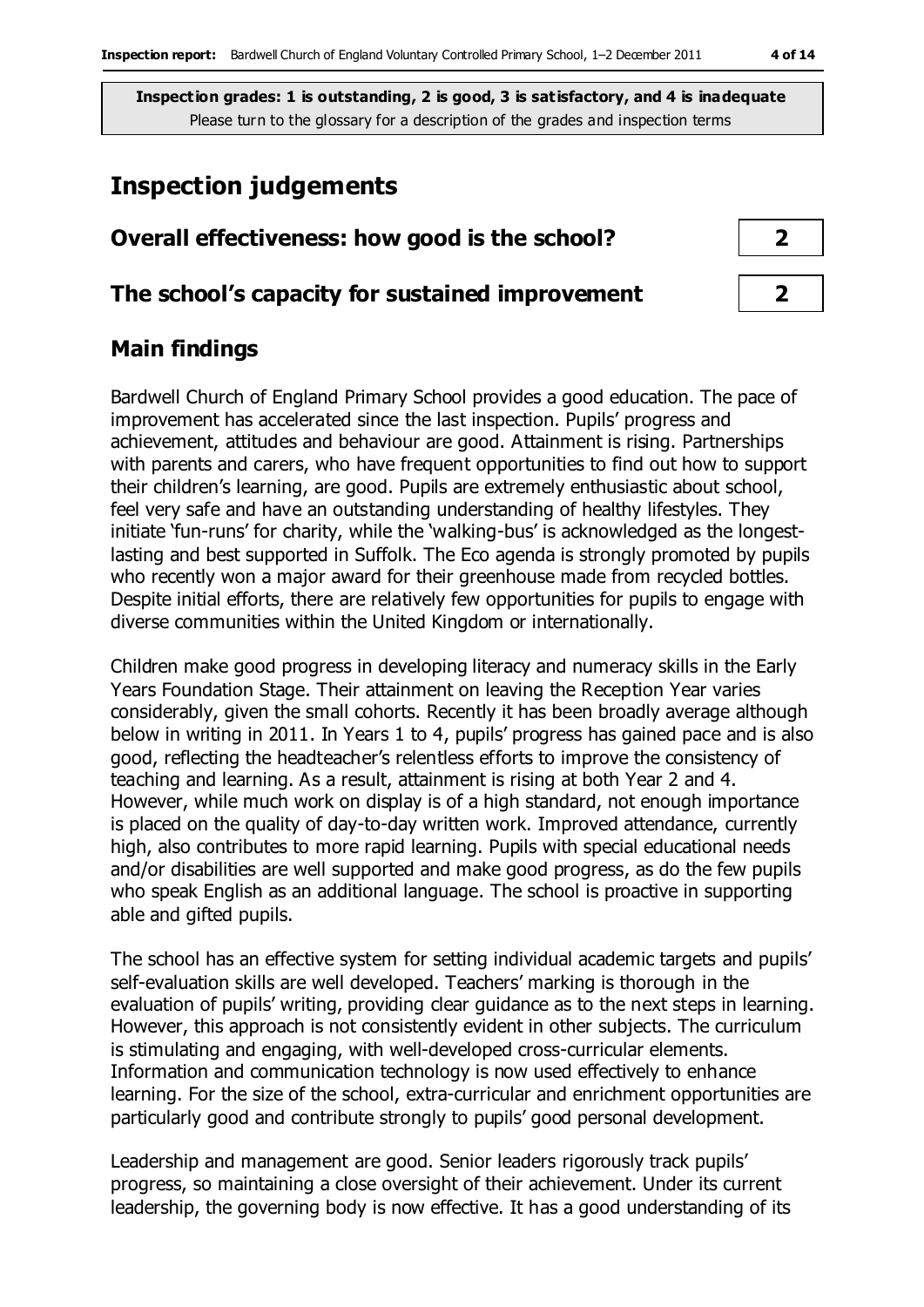role and has good strategies for holding school leaders to account. While some aspects of its work are now outstanding, as with leadership and management in general, governors have not always been so aware of their responsibilities in the rigorous monitoring of health and safety requirements. School self-evaluation is accurate. Overall, the school has good capacity for improvement because school leaders have a convincing record of sustained success in improving teaching, in improving progress and, more recently, in raising attainment. There is also a clear determination to tackle issues and to sustain the pace of improvement.

### **What does the school need to do to improve further?**

- Embed improved progress and rising attainment through:
	- raising teachers' expectations of pupils' handwriting and their presentation of work in exercise books
	- building upon existing good practice to ensure that teachers' marking identifies points for development in subjects across the curriculum.
- Ensure that governors have a rigorous approach to monitoring all aspects of health, safety and the premises and that robust records are maintained.
- $\blacksquare$  Provide more opportunities for pupils to extend their understanding of diverse cultures and communities within the United Kingdom and internationally.

### **Outcomes for individuals and groups of pupils 2**

With small numbers, children's skills and experience on entry to Reception, and their outcomes at the end of the year, vary considerably between year groups. In general, children make good progress from their starting points. Attainment by the end of Year 2 and Year 4 is generally around the expected level, although there was a significant improvement in 2011 with rising, above average, attainment in both years. Achievement is now good for all groups of pupils.

The school has focused on improving teaching and learning in order to accelerate progress and raise attainment, particularly in Years 3 and 4, and these efforts have had a significant impact. Effective organisation, accurate assessment, good pace, challenge and engagement by pupils were evident in most lessons. For example, in a Years 3 and 4 mathematics lesson on the nets of three-dimensional shapes, pupils were greatly engaged by the activities, which were carefully planned so that the level of challenge was just right for each group. For instance, more-able pupils were working with very challenging shapes, such as pentagonal prisms, while other pupils were evaluating which nets could be reconstructed as cubes. Pupils were keen to work in pairs, often initiating lively mathematical discussion and, in turn, effective learning. In a challenging Year 2 literacy lesson, pupils were generating 'exciting adjectives' after viewing a video clip of a space shuttle launch. This evoked a significant moment of awe and wonder from pupils who were then keen to produce effective adjectives for their writing. The teacher had created a three-dimensional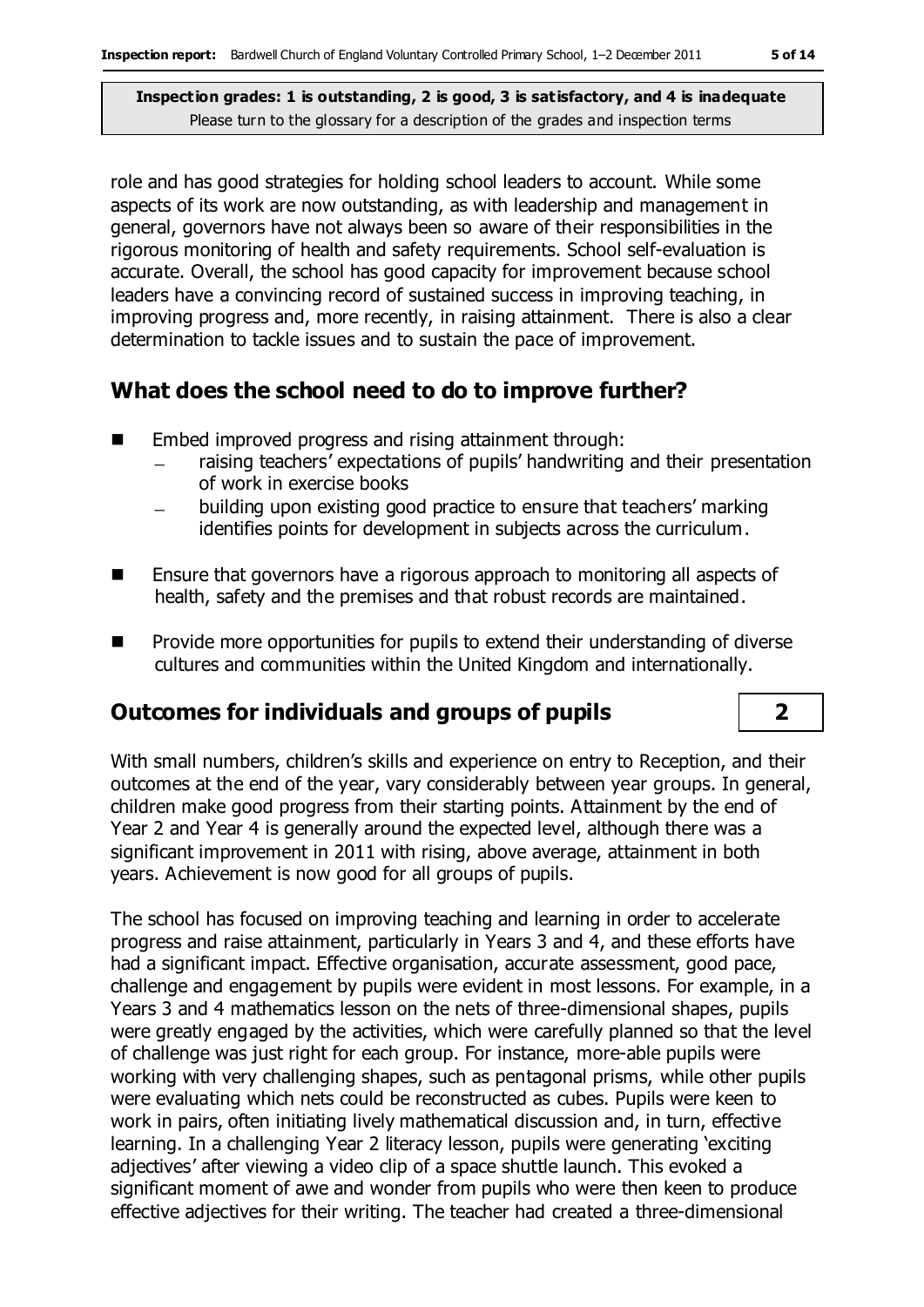moonscape to engage the enthusiasm of one group. Another group tried to capture vocabulary which would evoke the challenges of a moon-walk by climbing on apparatus and brainstorming useful vocabulary. The lively teaching style ensured a high level of enthusiasm and good learning by almost all pupils.

Personal development is a strength. Pupils demonstrate very mature attitudes and treat each other with courtesy. The school council is active in generating ideas and represents a very effective channel for pupils' views. Good social skills and average, but rapidly improving, basic skills ensure that pupils are satisfactorily prepared for later life. The after-school club contributes satisfactorily to pupils' care and personal development. Their spiritual, moral, social and cultural development is good overall. Pupils learn about different faiths, but have more limited direct engagement with the lifestyles of people from different faiths and cultures. However, spiritual development is outstanding, supported by strong church links.

These are the grades for pupils' outcomes

| Pupils' achievement and the extent to which they enjoy their learning                                                     | $\mathbf{2}$             |
|---------------------------------------------------------------------------------------------------------------------------|--------------------------|
| Taking into account:                                                                                                      |                          |
| Pupils' attainment <sup>1</sup>                                                                                           | 3                        |
| The quality of pupils' learning and their progress                                                                        | 2                        |
| The quality of learning for pupils with special educational needs and/or disabilities<br>and their progress               | $\overline{\phantom{a}}$ |
| The extent to which pupils feel safe                                                                                      | $\overline{\mathbf{2}}$  |
| Pupils' behaviour                                                                                                         | $\overline{2}$           |
| The extent to which pupils adopt healthy lifestyles                                                                       | 1                        |
| The extent to which pupils contribute to the school and wider community                                                   | $\overline{\mathbf{2}}$  |
| The extent to which pupils develop workplace and other skills that will<br>contribute to their future economic well-being | 3                        |
| Taking into account:                                                                                                      |                          |
| Pupils' attendance <sup>1</sup>                                                                                           | 1                        |
| The extent of pupils' spiritual, moral, social and cultural development                                                   | 2                        |

### **How effective is the provision?**

Pupils are well motivated to learn and relationships are consistently good. Staff question pupils effectively to explore their understanding and extend learning. Lessons have good pace and the school is strongly focused on ensuring that teaching provides high levels of challenge. The curriculum is adapted well for pupils with special educational needs and/or disabilities, and support staff are effective and wellprepared. Regular reviews of pupils' progress, rigorous tracking and well-embedded assessment strategies support accurate evaluation of pupils' learning needs.

 $\overline{a}$ <sup>1</sup> The grades for attainment and attendance are: 1 is high; 2 is above average; 3 is broadly average; and 4 is low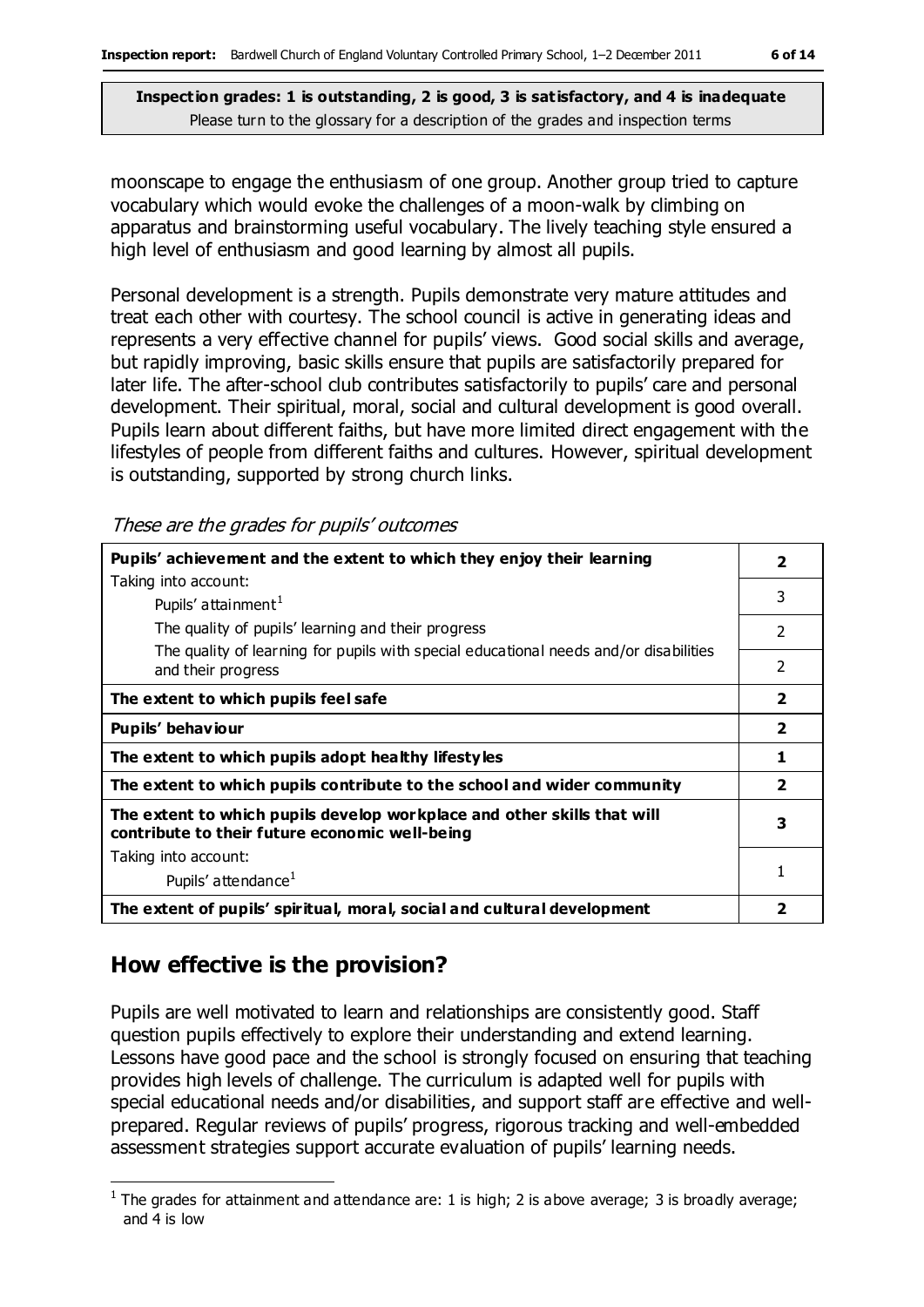Individual learning targets are well-established and pupils know what they are.

The curriculum is a major strength. The school has developed a stimulating and highly successful cross-curricular approach, which promotes a high level of enjoyment and contributes strongly to rising standards and improved progress. Highquality displays reflect the broad curriculum, the diversity of topics and the imaginative teaching. Pupils' work in art and design is of particularly high quality. They also sing with great enthusiasm. The school provides well for pupils identified as gifted. Teachers' planning focuses on providing for the most able as a first requirement, while the headteacher offers regular 'master classes'. In addition, these pupils attend courses promoted by other schools. Personal, social, health and citizenship education has a positive impact upon pupils' personal development.

Staff are very responsive to pupils' needs. Transition arrangements are good. The school works well with external agencies to support pupils who need additional help. There is good practice, evident in case studies, in supporting the health, social and behavioural needs of pupils in challenging circumstances. The after-school club provides satisfactorily for pupils' after-school care.

| The quality of teaching                                                                                    |  |
|------------------------------------------------------------------------------------------------------------|--|
| Taking into account:                                                                                       |  |
| The use of assessment to support learning                                                                  |  |
| The extent to which the curriculum meets pupils' needs, including, where<br>relevant, through partnerships |  |
| The effectiveness of care, guidance and support                                                            |  |

These are the grades for the quality of provision

### **How effective are leadership and management?**

The determination and effective leadership of the headteacher has been key to the school's sustained improvement. Priorities are clear and well-judged. Staff have high expectations of pupils' learning and of their personal development. They are committed to the promotion of equal opportunities. Subject leadership, in the context of a small school, is now well-established and all staff take responsibility for areas of the curriculum. The school has worked successfully to develop its partnership with parents and carers. Partnerships with other schools are good and contribute, for example, to the support of able or gifted pupils. Good leadership and management of teaching and learning have ensured a consistent approach to planning and the management of pupils' behaviour, so supporting improved teaching and learning.

The governing body has undergone considerable change recently but, with a highly effective chair, has made rapid progress, drawing upon the skills of committed members. Governors are thorough, highly organised and now provide the expected challenge to school leaders. They are actively involved in defining a direction for the future development of the school through school self-evaluation and development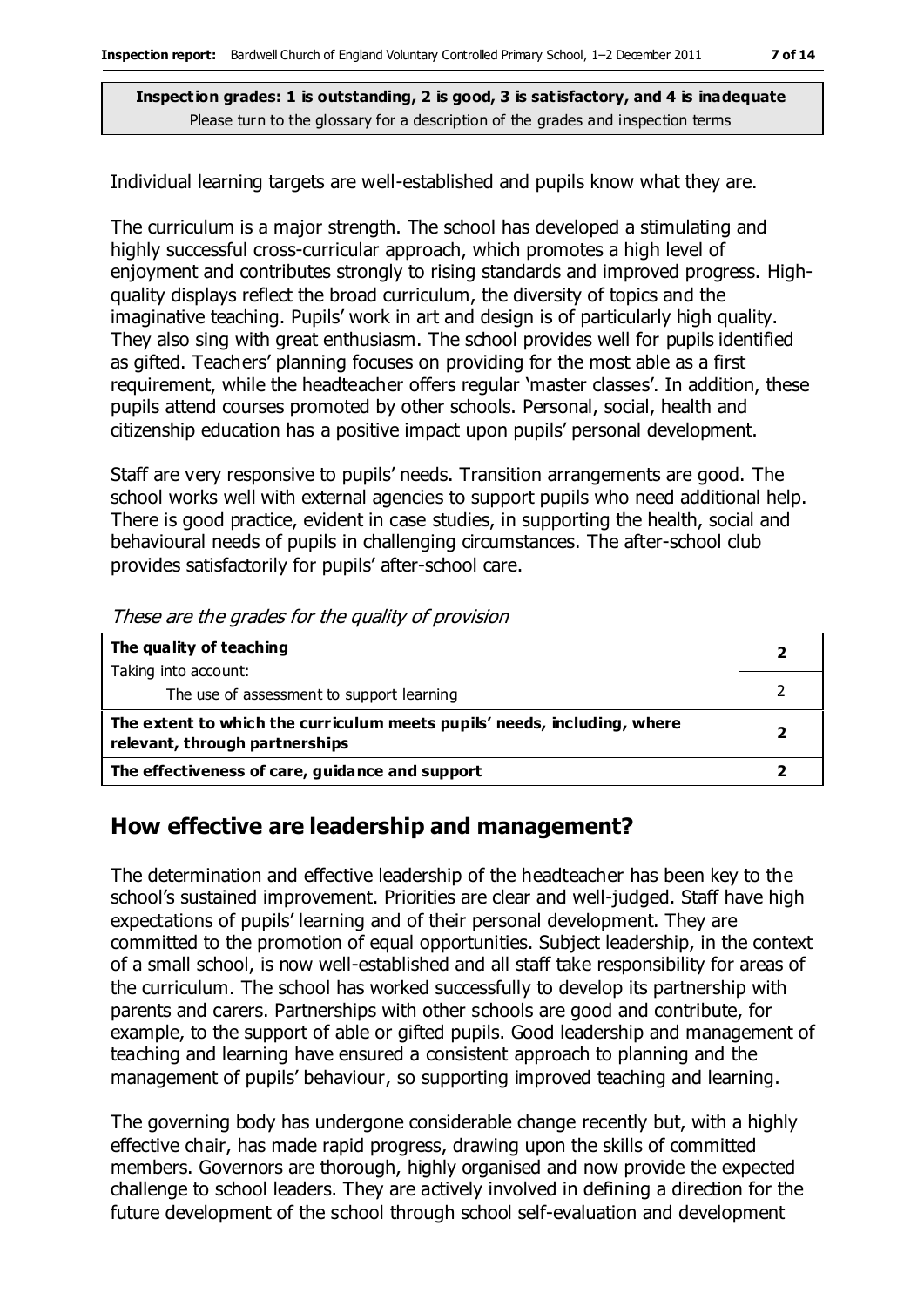planning. Statutory responsibilities are met. The after-school club offers a high ratio of staff to pupils and is satisfactorily led and managed. The governing body ensures that, in many respects, safeguarding practice is good. However, the monitoring and record keeping relating to aspects of health and safety lacks rigour.

Links with agencies ensure good support for pupils with specific needs. The school is cohesive and pupils have good links with the local community, including the church. Community cohesion is promoted through opportunities to study diverse faiths and lifestyles. However, little has yet been done to build a closer engagement with other groups nationally so as to increase pupils' first-hand experiences of others from backgrounds different to their own. Other than an emerging connection with a New Zealand school and some charitable activities, there are few international links.

These are the grades for leadership and management

| The effectiveness of leadership and management in embedding ambition and<br>driving improvement                                                                     |                         |
|---------------------------------------------------------------------------------------------------------------------------------------------------------------------|-------------------------|
| Taking into account:                                                                                                                                                |                         |
| The leadership and management of teaching and learning                                                                                                              | $\mathcal{P}$           |
| The effectiveness of the governing body in challenging and supporting the<br>school so that weaknesses are tackled decisively and statutory responsibilities<br>met | 2                       |
| The effectiveness of the school's engagement with parents and carers                                                                                                | $\overline{\mathbf{2}}$ |
| The effectiveness of partnerships in promoting learning and well-being                                                                                              | $\overline{\mathbf{2}}$ |
| The effectiveness with which the school promotes equality of opportunity and<br>tackles discrimination                                                              | 2                       |
| The effectiveness of safeguarding procedures                                                                                                                        | 3                       |
| The effectiveness with which the school promotes community cohesion                                                                                                 | 3                       |
| The effectiveness with which the school deploys resources to achieve value for<br>money                                                                             | $\overline{\mathbf{2}}$ |

### **Early Years Foundation Stage**

Since the last inspection, improvements to the provision and environment, including a new outdoor area, has greatly enhanced children's opportunities for learning. Staff have a good understanding of the learning, development and welfare requirements of children this age. Welfare arrangements are good, ensuring that children receive sensitive, caring support. Well-planned induction arrangements contribute to an effective partnership with parents and carers and ensure that children feel safe. Children understand daily routines, behave in a mature way and relationships with adults and with other children are good. Good teaching typically supports mostly good progress. Although Reception children are taught alongside Year 1 pupils they receive a high level of individual attention. However, despite generally good teaching, progress is constrained by the relatively short time children spend in the Early Years Foundation Stage – sometimes only the equivalent of two terms of full-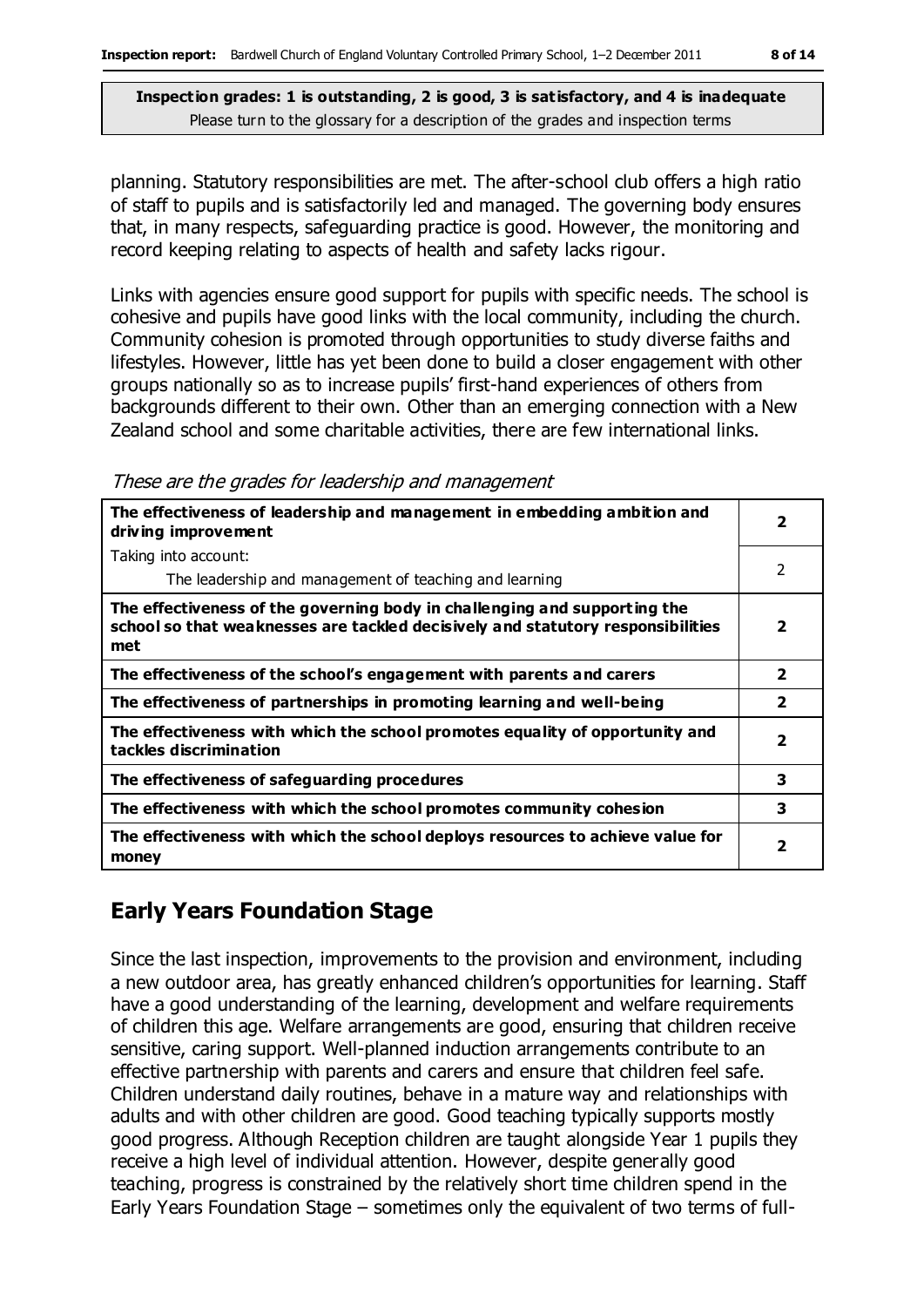#### time attendance.

Currently, children respond well to good levels of challenge and lesson observations indicate that progress is good. Staff take every opportunity to engage children's attention. For example, several children were engrossed by the opportunity to programme a small robot and to record its journey. Writing is planned for effectively, with good opportunities for children to embed their writing skills and additional support for those who find writing more difficult. The teaching of sounds and letters is effective.

The good leadership of the Early Years Foundation Stage has a positive impact on children's outcomes. Observational records accurately reflect children's learning. The school maintains good-quality assessment files, or 'learning journeys', which track the progress of individual children and are shared with parents and carers. Staff make good use of this information to plan the next steps in learning and this helps promote a good pace to children's learning. Planning for the youngest children in the after-school club is not always sufficiently aligned to the areas of learning. Overall, there is a good balance of adult-led and child-initiated activities. Staff intervene effectively to promote learning in the outdoor area. Children with special educational needs and/or disabilities are supported well.

These are the grades for the Early Years Foundation Stage

| <b>Overall effectiveness of the Early Years Foundation Stage</b>             |  |
|------------------------------------------------------------------------------|--|
| Taking into account:                                                         |  |
| Outcomes for children in the Early Years Foundation Stage                    |  |
| The quality of provision in the Early Years Foundation Stage                 |  |
| The effectiveness of leadership and management of the Early Years Foundation |  |
| Stage                                                                        |  |

### **Views of parents and carers**

Just over half the parents and carers responded to the survey, well above average for a primary school. Although a small number raised issues specific to individual children, the very large majority of those who responded are very happy with the school and with the care it provides for their children. They feel that the school engages well with parents and carers and that their children greatly enjoy attending. One said: 'A great school with a nurturing and friendly ethos. My little boy says, "The whole school is my friend!" ' A few parents and carers felt that their children are not making enough progress. The inspection evidence shows that, while that may have been the case in the past, progress has accelerated significantly and is now mostly good. To that extent, and taking into account the well-planned programme to support those identified as gifted or talented, the school is now working hard to meet the full range of pupils' needs.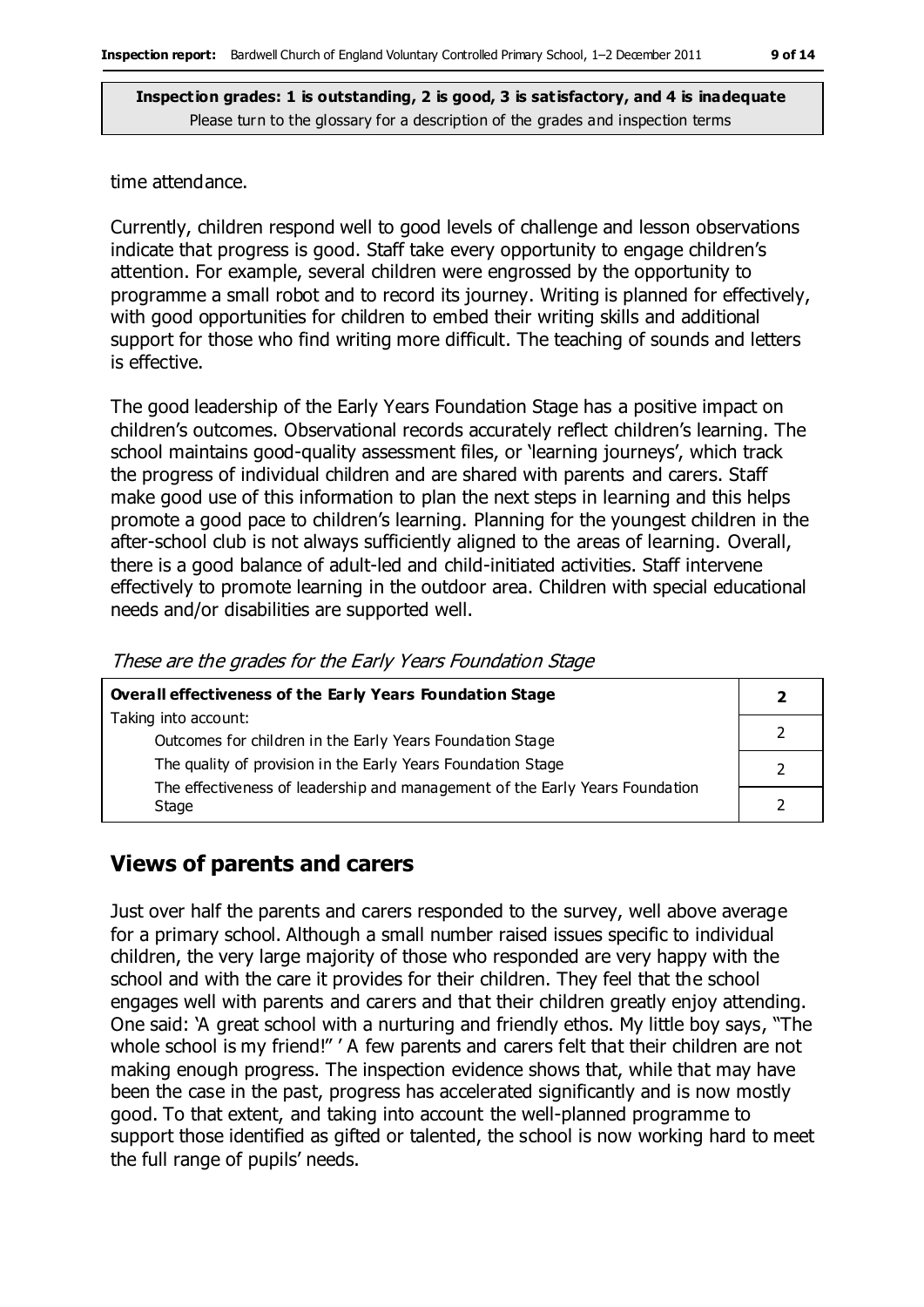#### **Responses from parents and carers to Ofsted's questionnaire**

Ofsted invited all the registered parents and carers of pupils registered at Bardwell Church of England Voluntary Controlled Primary School to complete a questionnaire about their views of the school.

In the questionnaire, parents and carers were asked to record how strongly they agreed with 13 statements about the school.

The inspector received 28 completed questionnaires by the end of the on-site inspection. In total, there are 50 pupils registered at the school.

| <b>Statements</b>                                                                                                                                                                                                                                       | <b>Strongly</b><br>agree |               | <b>Agree</b>   |                | <b>Disagree</b> |                | <b>Strongly</b><br>disagree |                |
|---------------------------------------------------------------------------------------------------------------------------------------------------------------------------------------------------------------------------------------------------------|--------------------------|---------------|----------------|----------------|-----------------|----------------|-----------------------------|----------------|
|                                                                                                                                                                                                                                                         | <b>Total</b>             | $\frac{0}{0}$ | <b>Total</b>   | $\frac{0}{0}$  | <b>Total</b>    | $\frac{0}{0}$  | <b>Total</b>                | $\frac{1}{2}$  |
| My child enjoys school                                                                                                                                                                                                                                  | 24                       | 86            | 4              | 14             | 0               | 0              | 0                           | $\Omega$       |
| The school keeps my child<br>safe                                                                                                                                                                                                                       | 24                       | 86            | 4              | 14             | $\mathbf 0$     | $\mathbf 0$    | $\mathbf{0}$                | $\mathbf 0$    |
| The school informs me about<br>my child's progress                                                                                                                                                                                                      | 23                       | 82            | 3              | 11             | $\mathbf{1}$    | 4              | $\mathbf{1}$                | $\overline{4}$ |
| My child is making enough<br>progress at this school                                                                                                                                                                                                    | 19                       | 68            | 6              | 21             | 3               | 11             | $\mathbf 0$                 | $\mathbf 0$    |
| The teaching is good at this<br>school                                                                                                                                                                                                                  | 19                       | 68            | 6              | 21             | $\overline{2}$  | 7              | 1                           | 4              |
| The school helps me to<br>support my child's learning                                                                                                                                                                                                   | 20                       | 71            | 6              | 21             | $\overline{2}$  | 7              | $\mathbf 0$                 | $\mathbf 0$    |
| The school helps my child to<br>have a healthy lifestyle                                                                                                                                                                                                | 23                       | 82            | 5              | 18             | 0               | $\mathbf 0$    | $\mathbf 0$                 | $\mathbf 0$    |
| The school makes sure that<br>my child is well prepared for<br>the future (for example<br>changing year group,<br>changing school, and for<br>children who are finishing<br>school, entering further or<br>higher education, or entering<br>employment) | 20                       | 71            | 4              | 14             | $\overline{2}$  | $\overline{7}$ | $\mathbf{1}$                | 4              |
| The school meets my child's<br>particular needs                                                                                                                                                                                                         | 19                       | 68            | 6              | 21             | 3               | 11             | $\mathbf 0$                 | $\mathbf 0$    |
| The school deals effectively<br>with unacceptable behaviour                                                                                                                                                                                             | 21                       | 75            | 6              | 21             | $\mathbf 0$     | $\mathbf 0$    | $\mathbf 0$                 | $\mathbf 0$    |
| The school takes account of<br>my suggestions and<br>concerns                                                                                                                                                                                           | 18                       | 64            | 8              | 29             | $\mathbf{1}$    | 4              | $\mathbf{1}$                | 4              |
| The school is led and<br>managed effectively                                                                                                                                                                                                            | 20                       | 71            | 6              | 21             | $\overline{2}$  | 7              | $\mathbf 0$                 | $\mathbf 0$    |
| Overall, I am happy with my<br>child's experience at this<br>school                                                                                                                                                                                     | 23                       | 82            | $\overline{2}$ | $\overline{7}$ | 3               | 11             | $\mathbf 0$                 | 0              |

The table above summarises the responses that parents and carers made to each statement. The percentages indicate the proportion of parents and carers giving that response out of the total number of completed questionnaires. Where one or more parents and carers chose not to answer a particular question, the percentages will not add up to 100%.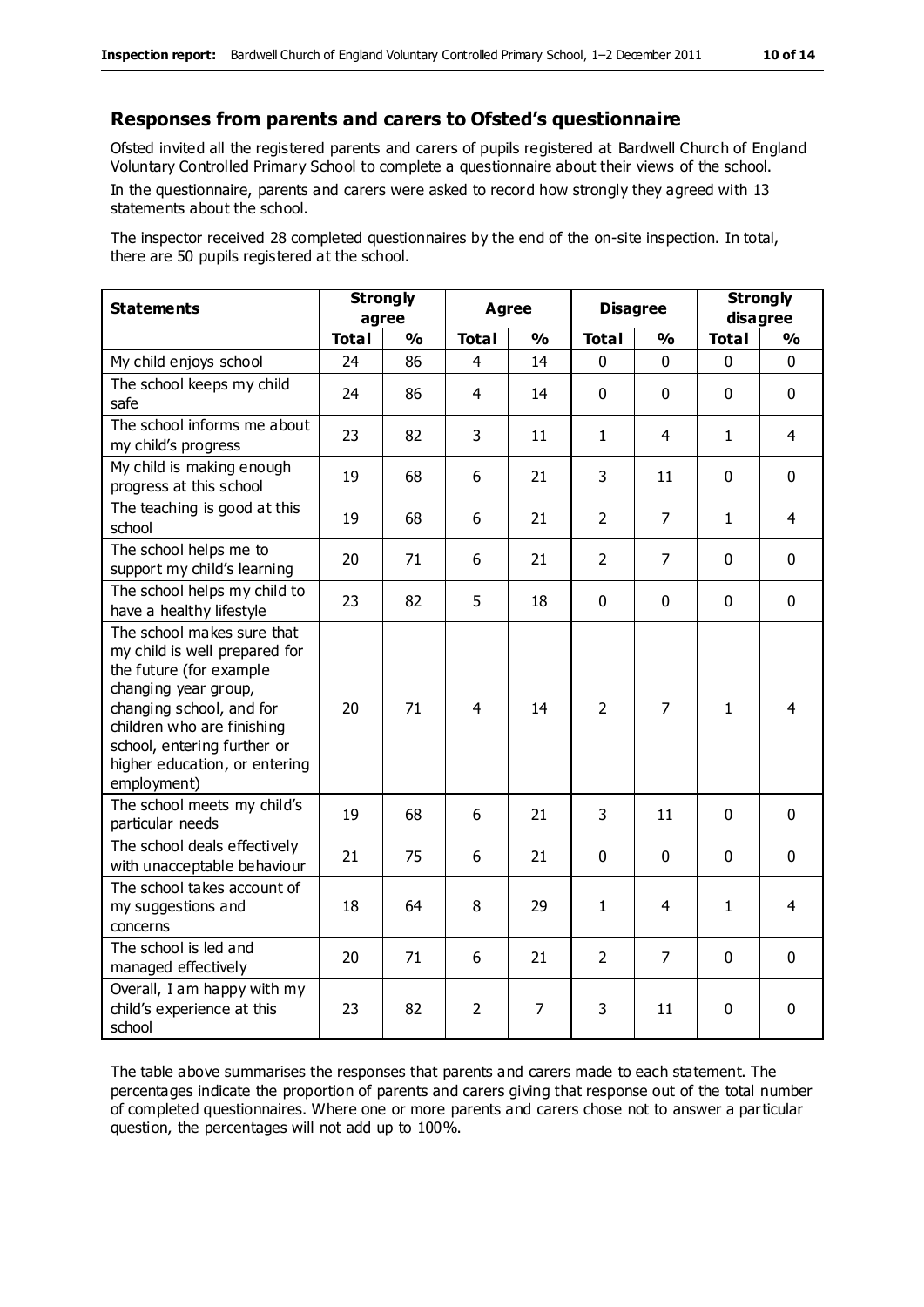# **Glossary**

### **What inspection judgements mean**

| <b>Grade</b> | <b>Judgement</b> | <b>Description</b>                                                                                                                                                                                                               |
|--------------|------------------|----------------------------------------------------------------------------------------------------------------------------------------------------------------------------------------------------------------------------------|
| Grade 1      | Outstanding      | These features are highly effective. An outstanding<br>school provides exceptionally well for all its pupils' needs.                                                                                                             |
| Grade 2      | Good             | These are very positive features of a school. A school<br>that is good is serving its pupils well.                                                                                                                               |
| Grade 3      | Satisfactory     | These features are of reasonable quality. A satisfactory<br>school is providing adequately for its pupils.                                                                                                                       |
| Grade 4      | Inadequate       | These features are not of an acceptable standard. An<br>inadequate school needs to make significant<br>improvement in order to meet the needs of its pupils.<br>Ofsted inspectors will make further visits until it<br>improves. |

### **Overall effectiveness of schools**

|                       | Overall effectiveness judgement (percentage of schools) |      |                     |                   |
|-----------------------|---------------------------------------------------------|------|---------------------|-------------------|
| <b>Type of school</b> | <b>Outstanding</b>                                      | Good | <b>Satisfactory</b> | <b>Inadequate</b> |
| Nursery schools       | 43                                                      | 47   | 10                  |                   |
| Primary schools       | 6                                                       | 46   | 42                  |                   |
| Secondary             | 14                                                      | 36   | 41                  |                   |
| schools               |                                                         |      |                     |                   |
| Sixth forms           | 15                                                      | 42   | 41                  | 3                 |
| Special schools       | 30                                                      | 48   | 19                  |                   |
| Pupil referral        | 14                                                      | 50   | 31                  |                   |
| units                 |                                                         |      |                     |                   |
| All schools           | 10                                                      | 44   | 39                  |                   |

New school inspection arrangements were introduced on 1 September 2009. This means that inspectors now make some additional judgements that were not made previously.

The data in the table above are for the period 1 September 2010 to 08 April 2011 and are consistent with the latest published official statistics about maintained school inspection outcomes (see [www.ofsted.gov.uk\)](http://www.ofsted.gov.uk/).

The sample of schools inspected during 2010/11 was not representative of all schools nationally, as weaker schools are inspected more frequently than good or outstanding schools.

Percentages are rounded and do not always add exactly to 100.

Sixth form figures reflect the judgements made for the overall effectiveness of the sixth form in secondary schools, special schools and pupil referral units.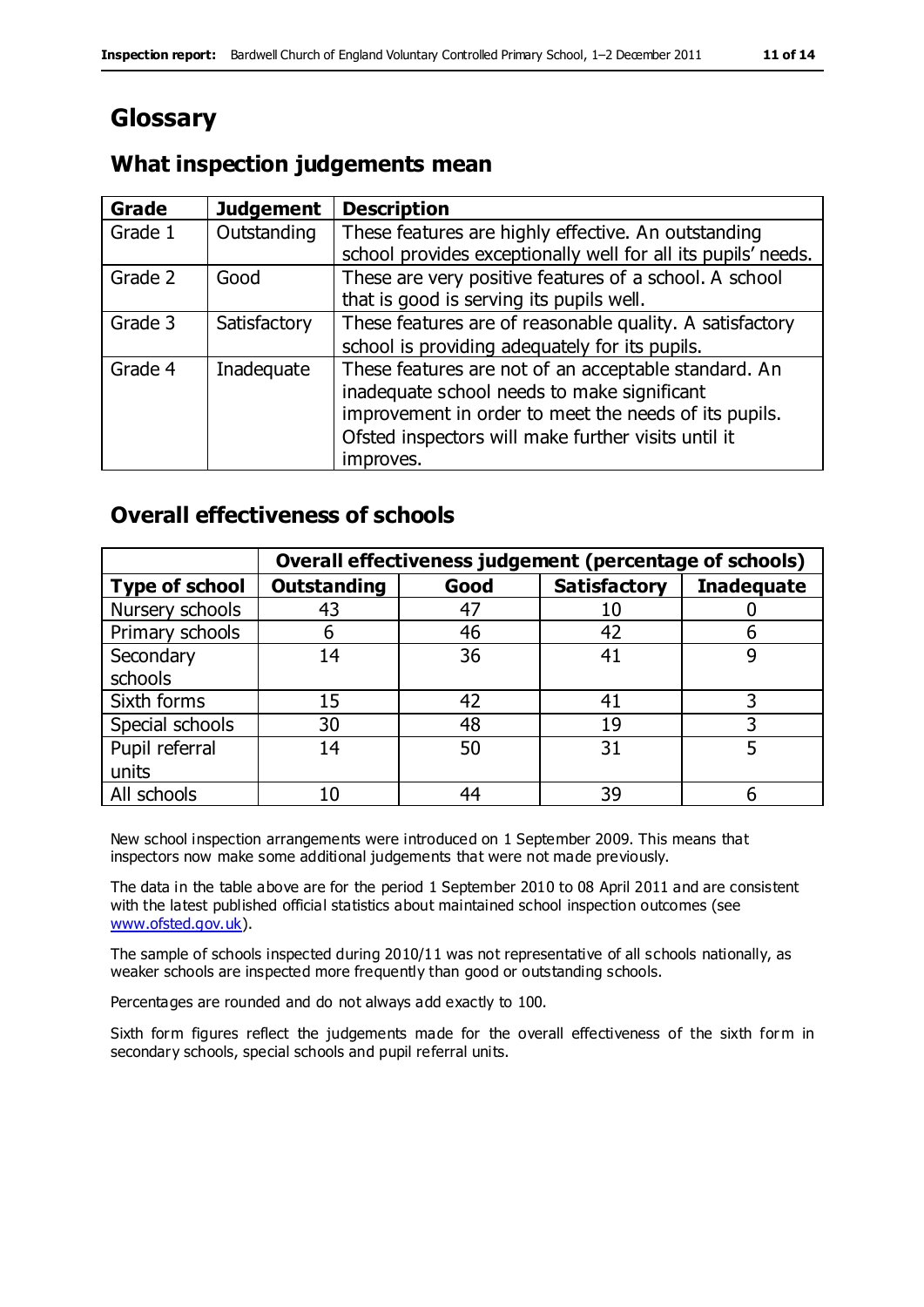## **Common terminology used by inspectors**

| Achievement:               | the progress and success of a pupil in their<br>learning, development or training.                                                                                                                                                                                                                                           |
|----------------------------|------------------------------------------------------------------------------------------------------------------------------------------------------------------------------------------------------------------------------------------------------------------------------------------------------------------------------|
| Attainment:                | the standard of the pupils' work shown by test and<br>examination results and in lessons.                                                                                                                                                                                                                                    |
| Capacity to improve:       | the proven ability of the school to continue<br>improving. Inspectors base this judgement on what<br>the school has accomplished so far and on the<br>quality of its systems to maintain improvement.                                                                                                                        |
| Leadership and management: | the contribution of all the staff with responsibilities,<br>not just the headteacher, to identifying priorities,<br>directing and motivating staff and running the<br>school.                                                                                                                                                |
| Learning:                  | how well pupils acquire knowledge, develop their<br>understanding, learn and practise skills and are<br>developing their competence as learners.                                                                                                                                                                             |
| Overall effectiveness:     | inspectors form a judgement on a school's overall<br>effectiveness based on the findings from their<br>inspection of the school. The following judgements,<br>in particular, influence what the overall<br>effectiveness judgement will be.                                                                                  |
|                            | The school's capacity for sustained<br>ш<br>improvement.<br>Outcomes for individuals and groups of<br>п<br>pupils.<br>The quality of teaching.<br>The extent to which the curriculum meets<br>pupils' needs, including, where relevant,<br>through partnerships.<br>The effectiveness of care, guidance and<br>٠<br>support. |
| Progress:                  | the rate at which pupils are learning in lessons and<br>over longer periods of time. It is often measured<br>by comparing the pupils' attainment at the end of a<br>key stage with their attainment when they started.                                                                                                       |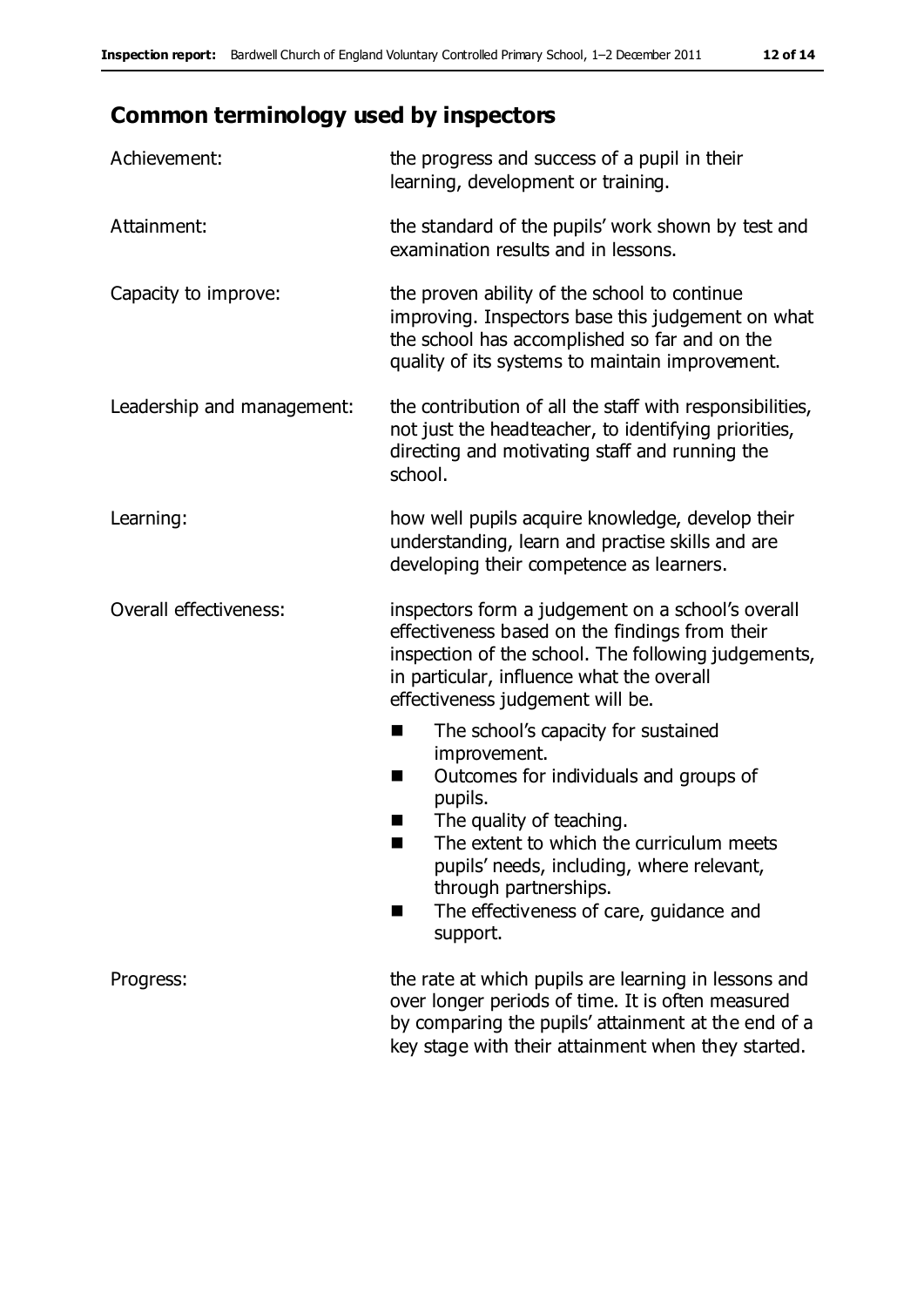#### **This letter is provided for the school, parents and carers to share with their children. It describes Ofsted's main findings from the inspection of their school.**

5 December 2011

Dear Pupils

#### **Inspection of Bardwell Church of England Voluntary Controlled Primary School, Bury St Edmunds, IP31 1AD**

Thank you for making me so welcome when I visited your school. I enjoyed meeting you, hearing your views and spending time in lessons. I found that yours is a good school and these are some of the best things about it.

- You have good attitudes to learning and make good progress; attainment across the school is rising.
- Teaching and learning are good.
- You feel very safe in school and you behave well.
- You undertake lots of jobs, make a good contribution to the school and have good links with the local community.
- Staff care for you and support you well.
- You really understand the importance of eating healthily and staying fit.
- The provision for visits, clubs and after-school activities is good.
- The curriculum is really exciting and you greatly enjoy your lessons as a result.
- The leadership of the school and partnerships with other schools are good.

So that you do even better, we have asked the school to do the following things.

- Improve the quality of your handwriting and written work to make sure your good progress and rising standards continue.
- Ensure that teachers' marking gives you clear pointers for improving your work in all subjects.
- Help governors to keep a really close eye on all aspects of health and safety.
- Give you more opportunities to learn about other cultures and communities within the United Kingdom and further afield.

All of you can help by continuing to work hard and doing your best. I hope that you will have every success in the future.

Yours sincerely

George Logan Lead inspector